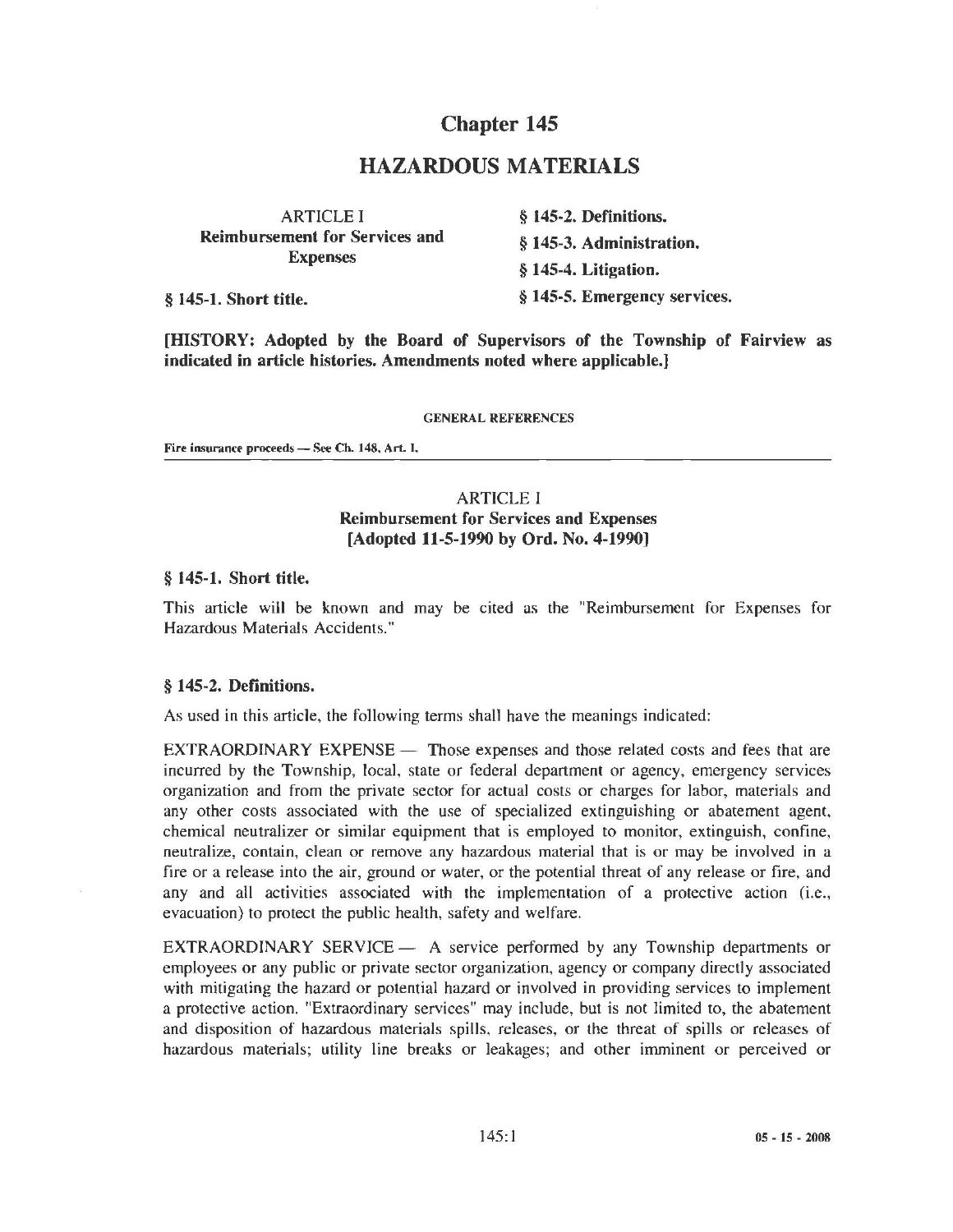potential threats to the health, safety and welfare of the public that may be detailed or contemplated in the definition of "extraordinary expense" above.

### § **145-3. Administration.**

The Supervisors of Fairview Township shall collect all fees as follows:

- A. Fees and costs (including overhead costs) shall encompass all personnel, equipment, materials, cost of obtaining reimbursement, including legal fees, and maintenance expenses in such a form as to insure for full reimbursement for charges from both the public and private sectors actually rendered. A particular cost or fee schedule need not be set forth in this section or elsewhere in the Township article or by further formal action by the Township Supervisors. The Fairview Township Supervisors' approval of this section shall constitute authorization for the Board of Supervisors to collect such fees and costs (including overhead costs) pursuant to the receipt of related expenditures or costs that are submitted to the Township by affected public and private bureaus, agencies, departments or companies.
- B. Within 30 days of the date of the extraordinary or dangerous occurrence giving rise to the extraordinary service, the affected public agencies, departments or private companies shall submit their extraordinary-service-related costs, fees, charges and expenses to the Township Supervisors for review. At such time as all costs, fees, charges and expenses related to the extraordinary service have been collected and reviewed, but in any case not later than 60 days from the date of determining the combined cost of rendering extraordinary services, the Township Supervisors shall submit a bill for all costs, fees, charges and expenses to the owner, agent or manager of the vehicle or fixed facility which caused the need for extraordinary services with a demand that a full remittance be made within 30 days of receipt.
- C. In cases of hardship, or where circumstances are such that a full remittance cannot be made to the Township within the thirty-day period, the Township Supervisors shall hereby authorize the Township Solicitor to enter into negotiations with the owner or his agent for an extended payback period of time not to exceed six months.
- D. AU monies received, less the cost of collection, under the provisions of this article shall be placed into the general fund and reimbursement on a pro rata basis to the extent of the net funds received will be made to all public and private sector departments and agencies which had submitted related costs, fees, charges and expenses for providing an extraordinary service as outlined herein; it being understood that, at no time, will the Township or any Supervisor be held liable for reimbursement of any unfunded balance due.

## § **145-4. Litigation.**

The Township may enforce the provisions of this article by civil action in a court of competent jurisdiction for the collection of any amounts due hereunder plus attorneys' fees or for any other relief that may be appropriate.